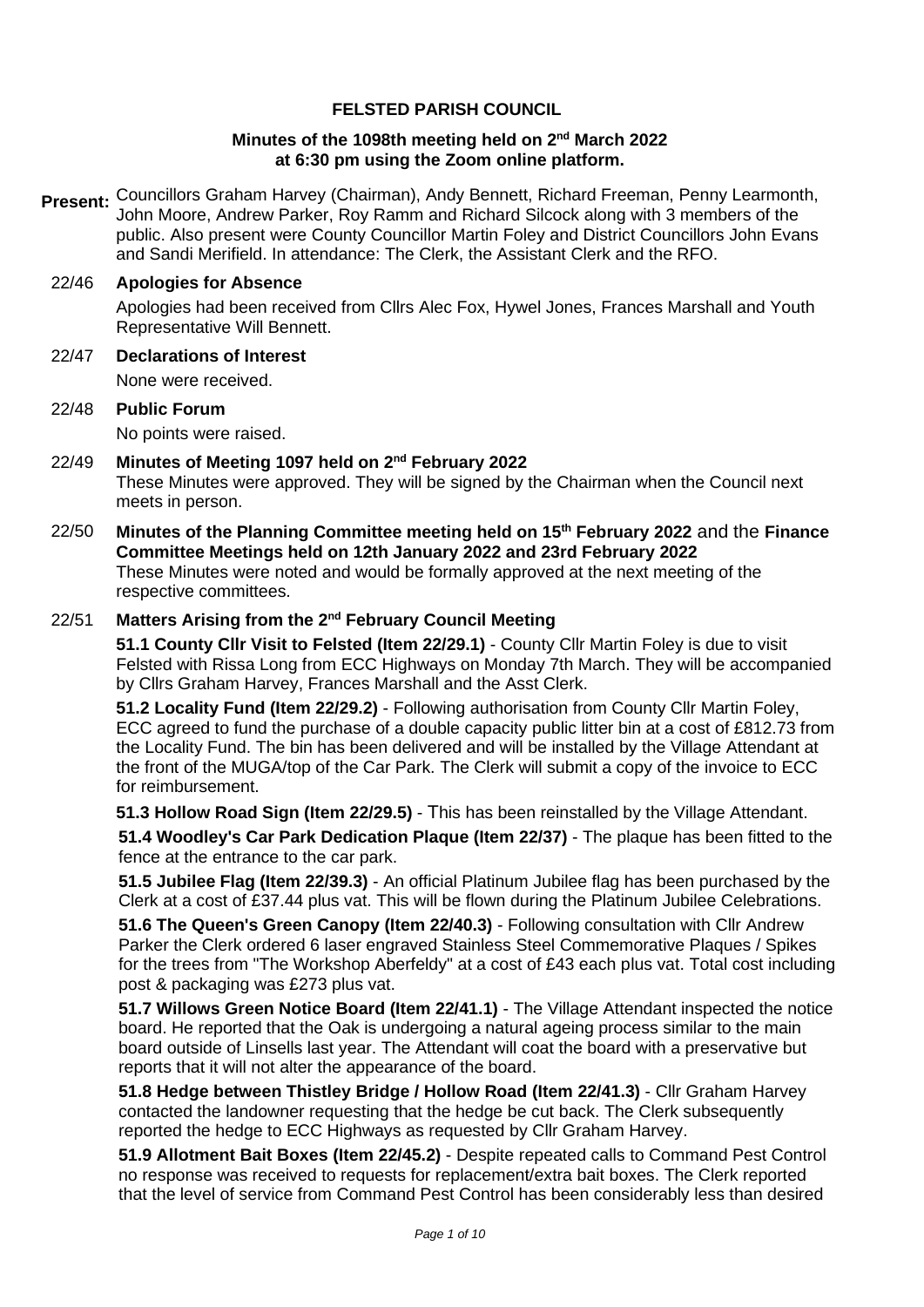over a number of months. The PC agreed that the Clerk should terminate the current contract with Command Pest Control and sign a new 12-month contract with St George's Pest Control at a cost of £150 plus vat per quarter. This will include a minimum of eight site visits a year.

**51.10 Street Light (Item 22/45.3)** - The developer gave a clear undertaking that should the street light cause any problems for residents they would resolve the issue. Following consultation with Cllrs Richard Freeman/Frances Marshall the Clerk gave the developer the PC's permission to upgrade the street light as they had requested.

## 22/52 **County Councillor Report**

Members noted the report from County Cllr Martin Foley which contained information on the breakdown of the 2022/23 precept as follows:

| <b>Essex County Council</b>                                                                   | £53,853,028 |
|-----------------------------------------------------------------------------------------------|-------------|
| <b>Uttlesford District Council</b>                                                            | £6,403,772  |
| Police, Fire and Crime Commissioner (PFCC) Fire and Rescue Authority                          | £2,895, 361 |
| <b>PFCC for Essex Policing and Community Safety</b>                                           | £8,398,969  |
| Town and Parish Councils                                                                      | £3.998.069  |
| The total of all precepts levied is £75,549,199 resulting in an average Band D Council Tax of |             |

£1,965.60 an increase of £80.88 (4.29%) on the previous year.

## 22/53 **District Councillors Report**

Members noted the [report](https://www.felsted-pc.gov.uk/wp-content/uploads/DC-Report-March-2022-1.pdf) from the District Cllrs which focussed on planning. The "designation" of UDC's planning function by the Department for Levelling Up, Housing and Communities (DLUP) formed a substantial part of the report. During the period between April 2018 to March 2020 over 10% of UDC's decisions were overturned on appeal, exceeding the allowed threshold and resulting in the designation. In their report the District Councillors stated that in calculating the percentage no account was taken of the quality of, or reason for the original decisions. Nor was an allowance made for finely balanced decisions. The designation means that for major applications exceeding 10 dwellings or on land exceeding 1 ha. applicants can if they wish submit their planning application directly to the Planning Inspectorate for determination. This would result in a reduced consultation period of 21 days being afforded to consultees. As fees will be retained by the Planning Inspectorate the designation will also have adverse financial consequences for UDC. Disappointment was expressed by the District Cllrs that DLUP had not awaited improvements to UDC's planning service that are already underway.

Still on the subject of planning the report moved onto Gladmans, whose application for 240 dwellings on land opposite Flitch Green had been refused on appeal and then challenged unsuccessfully by way of Judicial Review. The Supreme Court has refused Gladmans permission to challenge those decisions. This has finally brought the matter to a conclusion. *Note Cllr Martin Foley left the meeting at this point.*

## 22/54 **Correspondence**

Members noted the Correspondence received (see pages 7/8) including the following:

**54.1 Ride London** - Advance notice has been received of a large-scale cycle event involving up to 25,000 cyclists riding through Essex during the weekend of 27- 29 May 22. This will result in significant road closures both in Felsted and in other parts of Essex. More information can be obtained by clicking the link [here.](https://www.ridelondon.co.uk/)

#### **54.2 Association of Democratic Services Officers Remote and Hybrid Meetings -**

Proposed by Cllr Richard Freeman, seconded by Cllr Andy Bennett it was unanimously agreed that a letter would be written to the Secretary of State for Levelling Up, Housing and Communities calling on the Government to change the law to allow councils the flexibility to hold remote/hybrid meetings when they deem appropriate within agreed rules and procedures.

**54.3 National Association of Civic Officers** – All Civic Heads have been invited to plant a tree on 11th March as a tribute to Hm The Queen. Cllr Graham Harvey confirmed that he would plant a Mountain Ash tree on Watch House Green. Cllr Andrew Parker will assist. The Clerk will register the tree on The Queen's Green Canopy website.

**54.4 Police Community Support Officer** – The Clerk received an introductory phone call from Felsted's new PCSO. The PC agreed to invite her to attend a meeting of the Parish Council.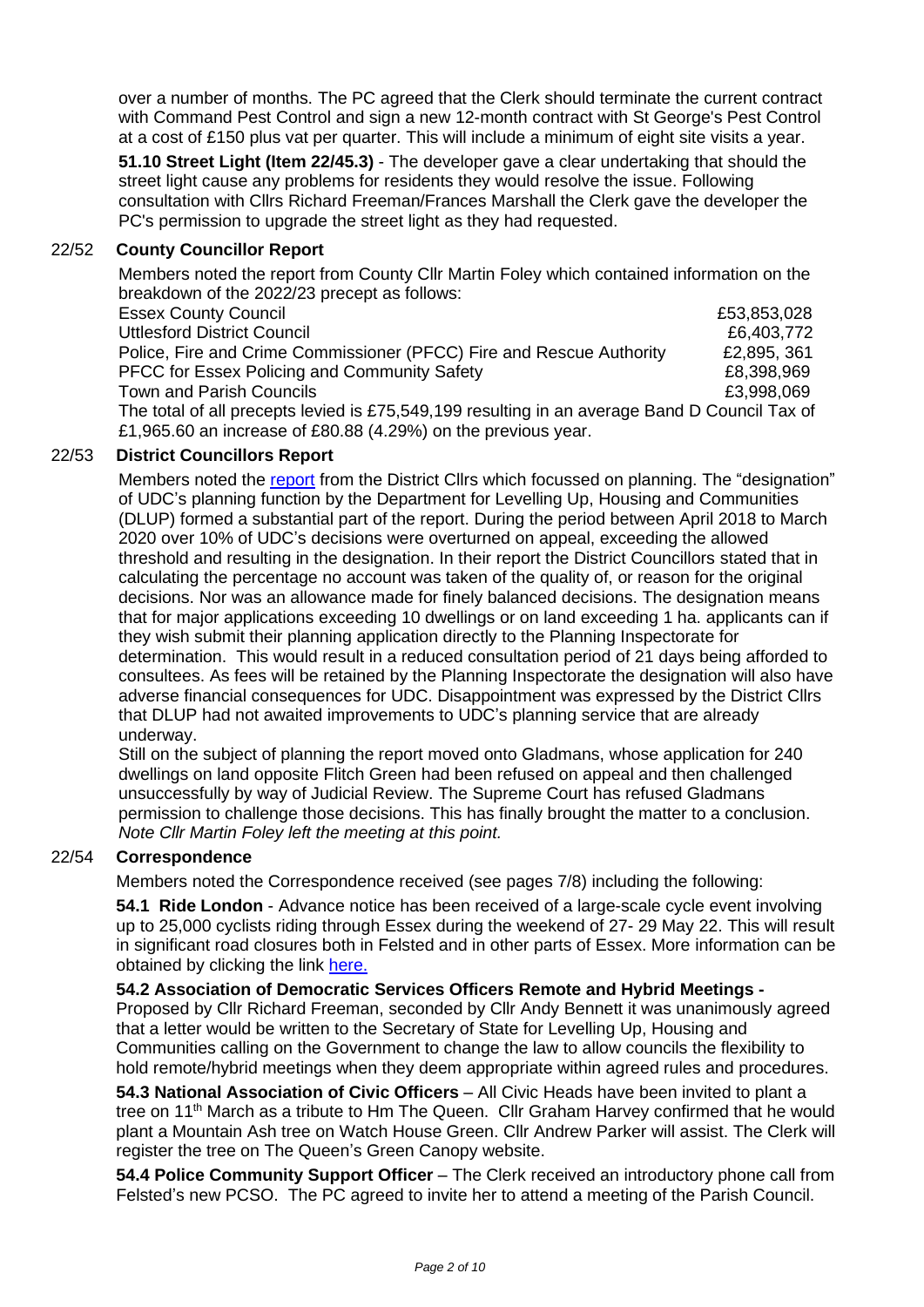**54.5 Felsted School Almshouse Vacancy** – A single storey, unfurnished, one bedroomed bungalow, set in a courtyard with six other properties at Felsted Almshouses has become available. More information can be accessed by clicking the link [here](https://www.felsted-pc.gov.uk/news/felsted-almshouse-charity-accommodation-available/) or by contacting Tracy Eastop PA to the Bursar at Felsted School Tel: 01371 822600 Email: burspa@felsted.org

## 22/55 **Finance**

**55.1 Payments** - Members considered the list of payments on page 9. Proposed by Cllr Roy Ramm, seconded by Cllr Richard Silcock the payments list was unanimously approved.

**55.2 Nature Area Reimbursement** - The RFO reminded the PC that since the beginning of the Coronavirus Pandemic due to difficulties in getting cheques signed all Nature Area expenses had been paid from general Parish Council funds rather than the Nature Area account (Minute 8a of informal discussion held by Conference telephone call on 1 April 2020). As this should no longer be a problem going forward it was proposed by Cllr Richard Freeman, seconded by Cllr Penny Learmonth and unanimously agreed that the Nature Area would make a one-off payment of £2420 to reimburse all outstanding expenditure to the Parish Council (see page 10). Going forward Nature Area expenses will be paid by cheque from the Nature Area Metro Bank account as agreed by the Finance Committee (Minute F22/12) on 23 February 2022.

**55.3 Receipts** - Members noted receipts of £16,218.78 consisting of: VAT Rebate £15,421.78; Felsted Focus Donations £45.00; Felsted Focus Advertising £150.00; Allotment rent £2.00; Contribution to Queens Platinum Jubilee Event from Felsted Events Committee £600.00.

**55.4 Budget Update** - Members considered the budget review on page 10. It was noted that finances were over budget due to the Crix Green Mission renovation / Copper Beech felling in the churchyard, both rolling over into this financial year together with the unbudgeted for construction of the passing place in Jolly Boys Lane North and the urgent repairs to the roof of the Pavilion. The increase in contracted hours for both the Clerk/Assistant Clerk plus an increase in the hourly rate for the Village Attendant have been partially offset by savings on a number of expenditure items.

#### 22/56 **Committee Meeting Dates**

The PC noted that the Finance Committee meeting originally scheduled for 5<sup>th</sup> May would now take place on 18<sup>th</sup> May, and that the Planning Committee meeting originally scheduled for Tuesday 16<sup>th</sup> August would now take place on Tuesday 30<sup>th</sup> August.

## 22/57 **Employee Pensions**

Councillors were advised that the Assistant Clerk had opted into the PC's NEST pension scheme. The RFO will advise payroll.

#### 22/58 **UDC Green Waste Service 2022**

It was proposed by Cllr Roy Ramm, seconded by Cllr Richard Freeman and unanimously agreed to continue with this service at a cost of £73.50 per hour. The green waste skip will be at Bannister Green between 9 - 10am every Sunday morning from 6<sup>th</sup> March until 4<sup>th</sup> December 22 inclusive. It was noted that the service is well used and that the operatives go above and beyond to assist residents.

### 22/59 **Pavilion**

The Clerk confirmed that a grant application for £5092 had been submitted to the Football Association. This represented the maximum 75% allowed of the total project cost of £6790. The District Councillors offered to fund the extractor fans and the repainting of the exterior of the pavilion from the Councillor Initiative Fund (Correspondence List Item 2f). An application for £790 has therefore been submitted to the fund. On behalf of the PC Cllr Graham Harvey expressed gratitude to the District Councillors for their contribution which is greatly appreciated.

### 22/60 **Oak Tree at Bannister Green**

The Clerk had been contacted by Uttlesford Norse, the organisation responsible for the maintenance of UDC's housing stock regarding a property in Burnstie Road. Cracks have appeared in the building and a Structural Engineers report commissioned by Uttlesford Norse stated that roots from the Oak tree are believed to be causing the damage. The Clerk notified the PC's insurers as it is likely that UDC will look to reclaim costs of any remedial works to the property from the PC, who in turn would need to make a claim on their insurance. The Clerk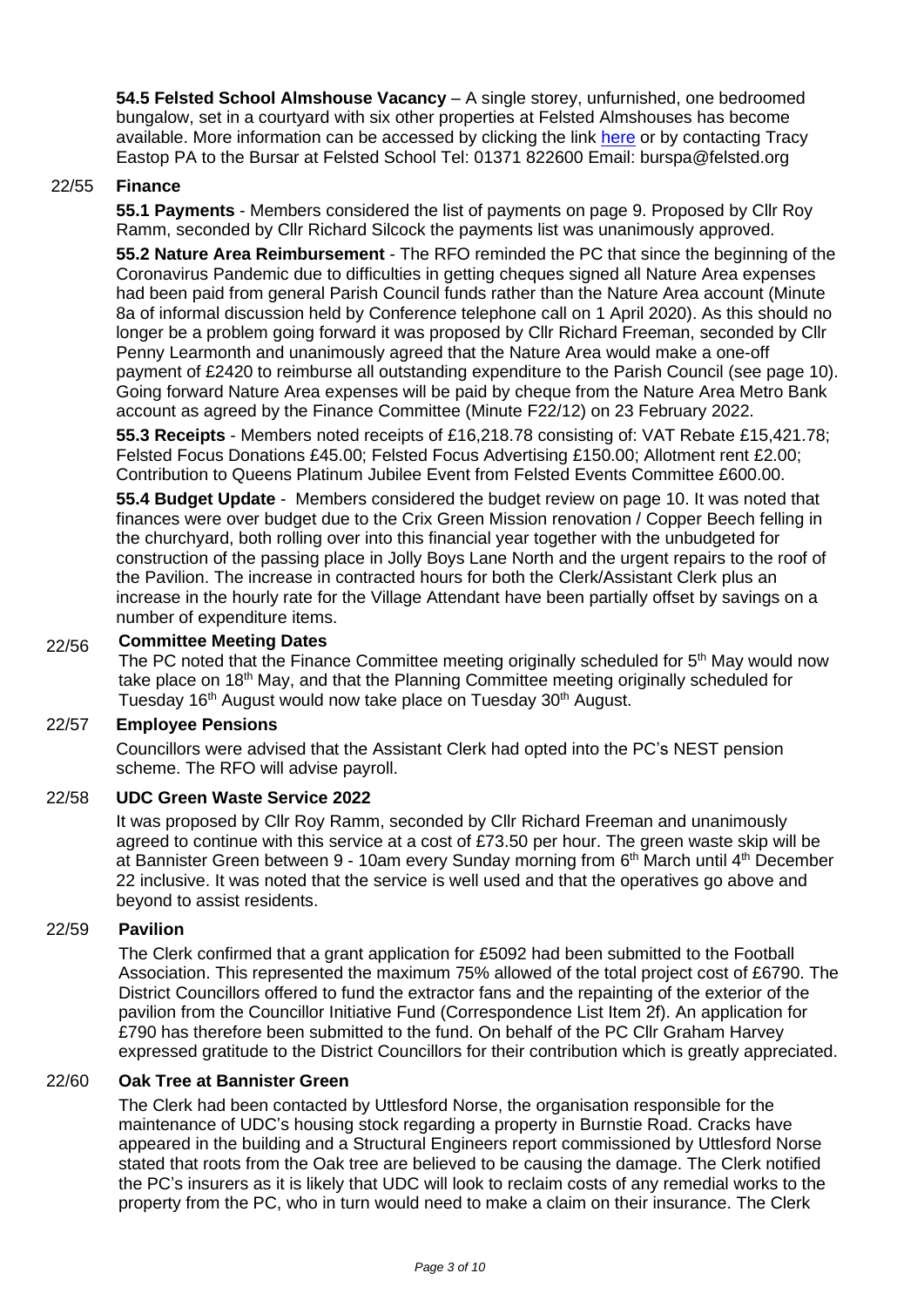also contacted the Landscape Officer at UDC for advice. He stated that although it is sometimes possible to cut back tree roots and install a root barrier usually the only course of action is to fell the tree as root barriers do not always provide long-term resolution. The Clerk will contact him again for further guidance.

## 22/61 **Vandalism to Bus Shelters**

The bus shelter at the top of Jolly Boys Lane North together with the one on the opposite side of the road have both been vandalised. The windows of both shelters were smashed out. The Village Attendant cleared up the broken panes and the Clerk reported the incident to the police. The PC agreed that as this was the second time in recent months that the windows had been smashed, they would not be replaced.

#### 22/62 **Mobile Vehicle Activated Sign (VAS)**

The Asst Clerk had pre circulated indicative costs re purchasing a mobile VAS. The PC agreed that this could not be funded from the current budget. It was noted that a condition of approved planning application UTT/20/2375/FUL (Construction of 4 no. detached dwellings and garages with new access off Braintree Road Watch House Green) was the installation of a VAS by the developer. The Clerk will contact the developer and ask them to consider purchasing a mobile VAS instead of a static one. This could then also be used in other locations around the parish.

#### 22/63 **Bury Farm Section 106 Agreement**

The developers of the site are making a presentation to UDC Planning Committee on 22<sup>nd</sup> March. Cllrs Richard Freeman and Roy Ramm will attend as observers. Cllr Graham Harvey will pursue Holmes and Hills for the finalisation of the Felsted Community Trust.

#### 22/64 **Hm The Queen's Platinum Jubilee**

**64.1 Grants** – Grants of up to £700 per parish are available from UDC to help fund jubilee celebrations. (Correspondence List Item 2c). The Clerk will await instruction from the Events Committee. The deadline for applying for a grant is 22nd April.

**64.2 Events Committee** - The next meeting of the committee will be held on Tuesday 8th March. The PC acknowledged that the volunteers which include both Parish Councillors and residents have taken on a very big task and their dedication is greatly appreciated.

**64.3 Volunteers** - More support is needed, particularly on Friday 3rd June. If anyone can help set up and/or marshal the event even for a short while they are asked to contact the Clerk.

#### 22/65 **Chairman's Matters**

**65.1 PC Meeting Times** – It was agreed that PC meetings will continue to start at 6.30pm when they return physically to the URC Hall in April.

**65.2 Annual Parish Assembly** - The Chairs of various groups were reminded that their reports must be submitted to the Clerk ahead of the APA on 21<sup>st</sup> April.

## 22/66 **Clerk's Matters**

#### **66.1 Notice Boards**

**(i) Bannister Green** – The notice board is unstable. The Village Attendant has been asked to inspect it.

**(ii) Various Boards** – Several notice boards around the Parish have locks that have deteriorated. The Village Attendant has been asked to see if the locks can be replaced.

**66.2 Annual Parish Assembly** - A reminder that this is scheduled to take place on Thursday 21st April at 7pm in the URC Hall.

**66.3 Storm Damage** - Following Storm Eunice the Village Attendant drove around the Parish and cleared many fallen branches / debris from the roads in order to make them safer and passable again. This resulted in far fewer issues than expected being raised with the Parish Council the following week. The PC expressed their gratitude to him.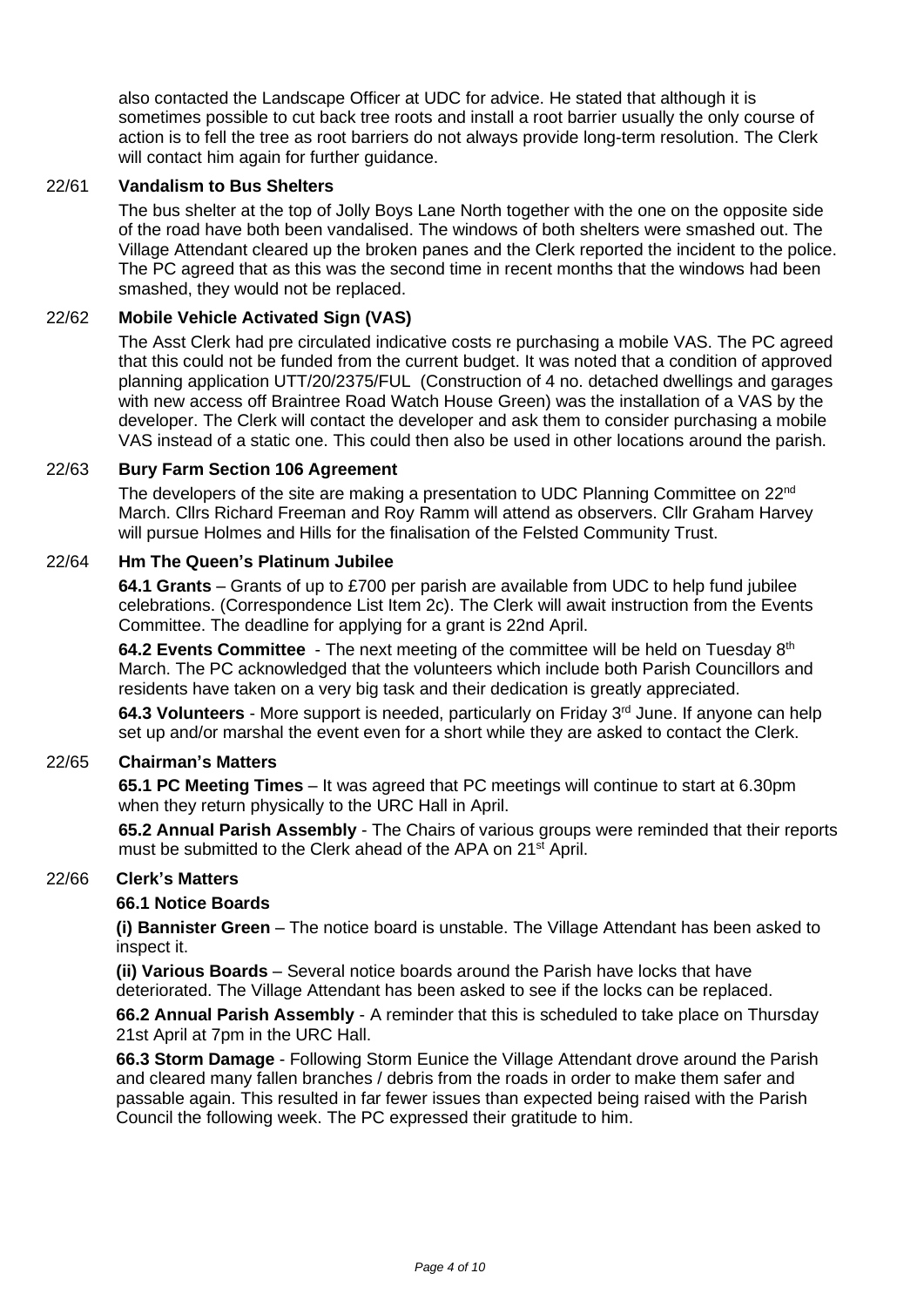## 22/67 **Planning Applications and Decisions**

# **67.1 Applications to be Considered at the next Planning Meeting (15th March) UTT/22/0460/FUL Brick House Farm Cock Green**

Proposed change of use from ancillary residential building to a laboratory-scale wool processing facility (Class E) to include equipment required to scour, card and spin to yarn.

## **UTT/22/0476/HHF 4 The Orchard Braintree Road**

Proposed single storey side extension, plus internal alterations

## **UTT/22/0554/HHF The Glen Milch Hill Lane**

Demolition of rear conservatory and erection of single storey rear extension. Alterations to existing windows on rear elevation.

## **67.2 Decisions Received Since Previous Council Meeting**

## **UTT/21/3679/HHF Mount Cottage Cock Green Cock Green Road**

Removal of existing Orangery and replace with new Orangery

## **Permission Granted – 2nd February 2022**

## **UTT/21/3637/HHF Watch House Cottage Bannister Green**

Section 73A Retrospective application for swimming/lap pool in garden.

**Permission Refused – 1st February 2022** *'it does not respect the host dwelling or the protect or enhance the character of the local area… The development would, by virtue of its siting, scale, form and design cause less than substantial harm that is weighted at the high end of the scale to the significance of the listed building to the character and historic importance of the host Grade II heritage assets and their setting.'*

## **UTT/21/3641/FUL The Oak House Bannister Green**

Erection of 1no. detached dwelling, with associated curtilage, vehicular access from public highway, off street car parking, and landscaping.

**Permission Refused -2nd February 2022** *'The proposed development directly adjacent to the Grade II Listed 'The Three Horseshoes' by virtue of its design, bulk, mass and scale would create a visual link between the listed building and the modern development to the east, fundamentally altering the context and setting within which the listed building is experienced and would compete visually with the listed building in prominence in longer views across the green. The public benefits associated with the proposals do not outweigh the 'great weight' to be given to the less than substantial harm identified.'*

## **UTT/21/3736/HHF Beretun Barn Cobblers Green**

Proposed detached single storey garage, store and home office

## **Permission Granted - 10th February 2022**

## **UTT/21/3441/HHF 5 Bury Fields**

Proposed erection of two storey side and rear extensions, demolition of existing garage, alterations to existing porch and associated operational development.

## **Permission Granted - 10th February 2022**

## **UTT/21/3795/HHF Limeen 25A Station Road**

Conversion of existing loft space to provide 2 additional bedrooms and bathroom/shower roof. Provision of pitched dormer windows to rear elevation and Velux style roof windows to front elevation

## **Permission Granted - 24th February 2022**

## **UTT/21/3493/HHF 16 Evelyn Road Willows Green**

Proposed front and side extensions. Re-roofing including provision of dormer windows. Alterations including replacement roof to conservatory, with associated works - amended application to that approved and part implemented scheme under UTT/17/3085/HHF

## **Permission Granted - 23rd February 2022**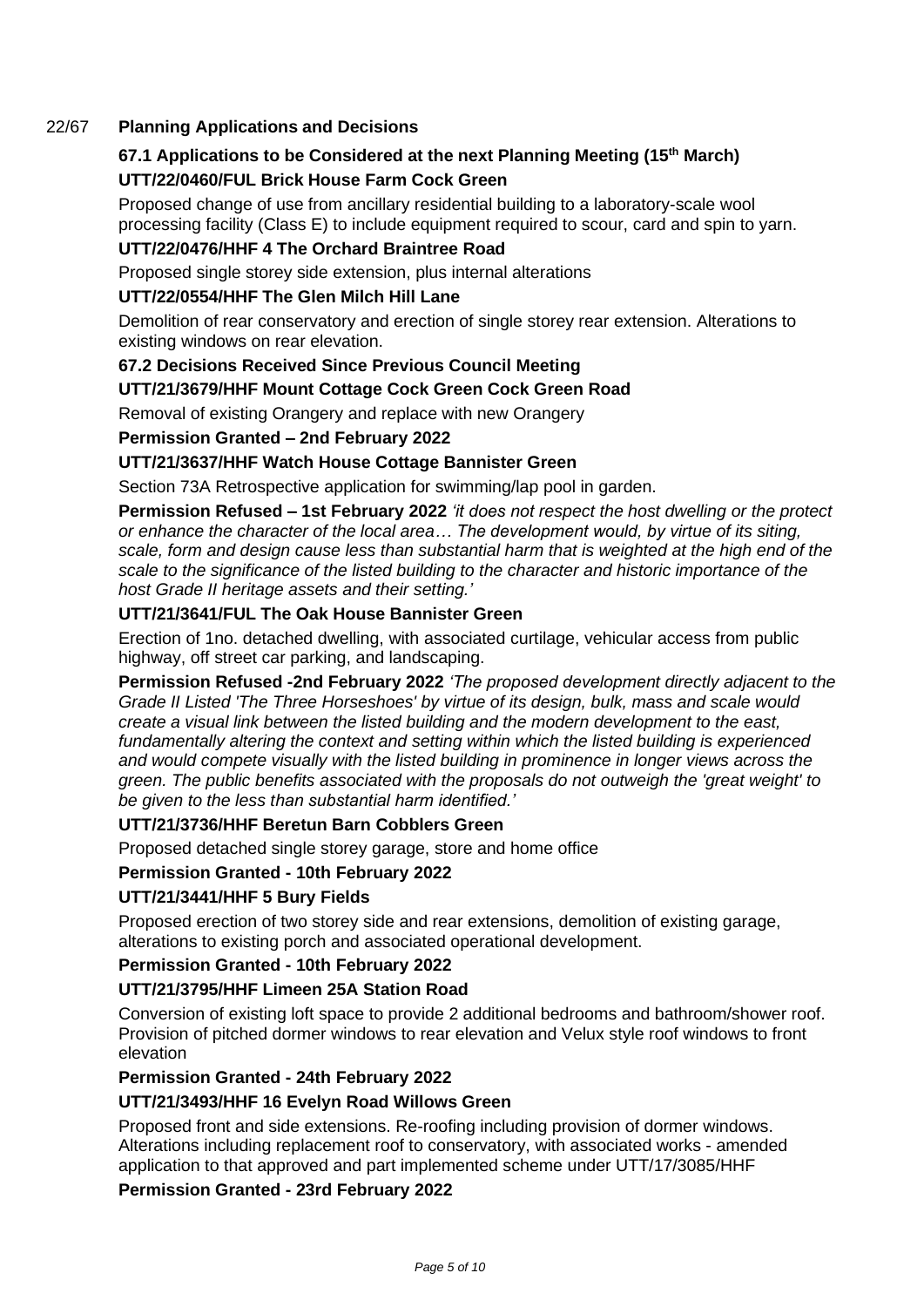### 22/68 **Other Urgent Matters**

**68.1 Damaged Bridge on FP 19** – This was reported previously to ECC Highways. Asst Clerk will request an update from them.

**68.2 Willows Green Play Area** - Damage is being caused to the play area. It is thought Muntjac deer are responsible, and are entering the play area through the gap left when the stile was removed by Highways when FP99 was diverted. The Clerk will contact Highways and ask if the stile can be reinstated.

**68.3 Pay Award** - The Local Government pay award from 1 April 2021 to 31 March 2022 of a 1.75% increase has been agreed by the GMB and UNISON. Councils are encouraged to pay this award to employees as soon as possible. The PC's Personnel Committee will be informed.

**68.4 Dog show** – The PC were advised that this is scheduled to be held on the Main Playing Field on Sunday 4<sup>th</sup> September 22

**68.5 Next Meeting of PC on 6<sup>th</sup> April 22** – This sees the resumption of physical meetings in the URC Hall. The format returns to the pre pandemic layout. In line with the lifting of restrictions masks will no longer be compulsory but left to individual choice.

The formal meeting will start as usual at 6.30pm. The Chairman invited everyone to attend at the earlier time of 6pm to share drinks and nibbles as a thank you from him for the hard work and "business as normal" attitude of all concerned over the past two difficult years.

There being no further business the meeting closed at 8.26pm

Next Meetings: Next Planning Committee Meeting: Tuesday 15<sup>th</sup> March 22 online at 6.00 pm Next Council Meeting: Wednesday 6<sup>th</sup> April 22 in the URC Hall at 6.30 pm

………………………………………. 6 6<sup>th</sup> April 2022

Chairman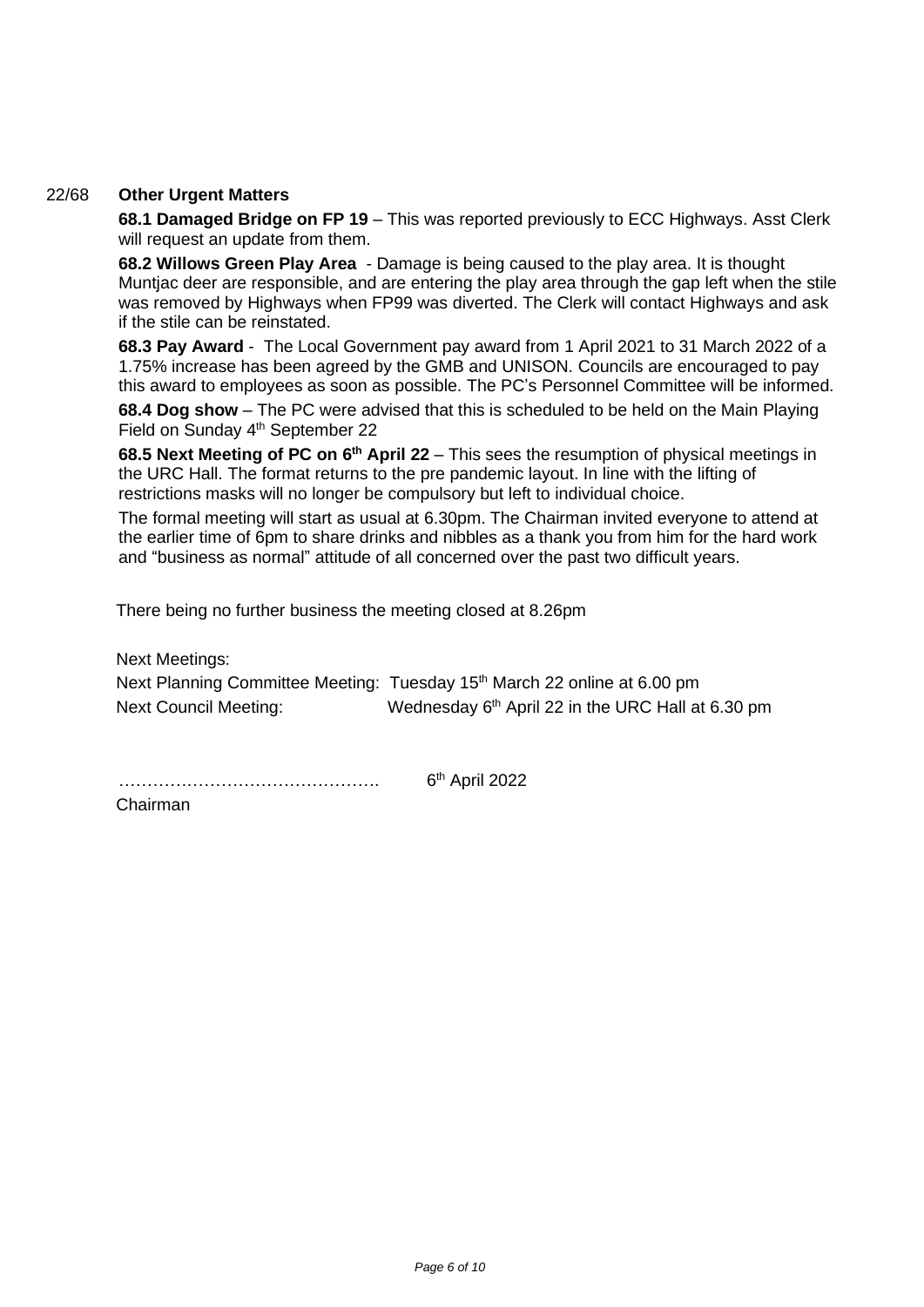# Correspondence List – March 2022

|    |                                                                                     | 1. Coronavirus situation – Regular updates on the Coronavirus situation have been<br>received from ECC, UDC, EALC, NALC and other companies and organisations.                                                                                 |  |  |  |  |  |  |  |
|----|-------------------------------------------------------------------------------------|------------------------------------------------------------------------------------------------------------------------------------------------------------------------------------------------------------------------------------------------|--|--|--|--|--|--|--|
| 2. | UDC:                                                                                |                                                                                                                                                                                                                                                |  |  |  |  |  |  |  |
|    | e) Notice of Designation. Larger Planning Developments (10+) to be decided by<br>НM |                                                                                                                                                                                                                                                |  |  |  |  |  |  |  |
|    | Inspectorate                                                                        |                                                                                                                                                                                                                                                |  |  |  |  |  |  |  |
|    | b) Green Homes Grants                                                               |                                                                                                                                                                                                                                                |  |  |  |  |  |  |  |
|    |                                                                                     | c) Platinum Jubilee Grants (fwd to Cllr FM 15/02) – this will be discussed under                                                                                                                                                               |  |  |  |  |  |  |  |
|    |                                                                                     | Agenda Item 18                                                                                                                                                                                                                                 |  |  |  |  |  |  |  |
|    |                                                                                     | d) Advice ahead of storm Eunice (circ to PC 17/2)                                                                                                                                                                                              |  |  |  |  |  |  |  |
|    |                                                                                     | e) Briefing on various issues including PINS Designation re UDC Planning / Devel.                                                                                                                                                              |  |  |  |  |  |  |  |
|    |                                                                                     | Management & Planning Enforcement Forum (29/3) & an Infrastructure Funding                                                                                                                                                                     |  |  |  |  |  |  |  |
|    |                                                                                     | Statement re S106 contributions held by UDC. (circ to PC 23/2)                                                                                                                                                                                 |  |  |  |  |  |  |  |
|    |                                                                                     | f) Councillor Initiative Fund 21-22 - To be discussed under Agenda Item 13                                                                                                                                                                     |  |  |  |  |  |  |  |
|    |                                                                                     | g) Change of Property Name Kiganjo Causeway End Road renamed to Bards                                                                                                                                                                          |  |  |  |  |  |  |  |
| 3. | ECC:                                                                                |                                                                                                                                                                                                                                                |  |  |  |  |  |  |  |
|    |                                                                                     | a) Temp. closure of Garnetts Lane 25 <sup>th</sup> February 2022 for 1 day. The closure is<br>required while Openreach undertake pole renewal. (circ to PC 10/02)                                                                              |  |  |  |  |  |  |  |
|    | b)                                                                                  | Temp. closure Station Road Little Dunmow 28th February 2022 for 5 days. (Note:<br>diversion runs through centre of Felsted) The closure is required to enable Affinity<br>Water to undertake a new connection. (circ to PC 10/02)              |  |  |  |  |  |  |  |
|    | C)                                                                                  | Bus Network Public Survey - Access the Uttlesford Survey via<br>https://consultations.essex.gov.uk/iptu/bus-network-reviews-uttlesford Survey runs<br>until 25 <sup>th</sup> March.                                                            |  |  |  |  |  |  |  |
|    |                                                                                     | d) Overnight closures on A120 between Galley's Corner Roundabout / Dunmow<br>West Interchange over 8 weeks between Monday 21 February - Tuesday 15<br>April. The closures are required for resurfacing/road marking works (circ to PC<br>17/2) |  |  |  |  |  |  |  |
|    | e)                                                                                  | Intended closure of Garnetts Lane 14 <sup>th</sup> March 2022 for 1 day. The closure is<br>required whilst Openreach undertakes pole renewal works. (circ to PC 23/2)                                                                          |  |  |  |  |  |  |  |
|    | f)                                                                                  | Intended closure of Stebbing Road 18th March 2022 for 1 day. The closure is<br>required whilst Openreach undertake pole replacement works. (circ to PC 1/3)                                                                                    |  |  |  |  |  |  |  |
|    | g)                                                                                  | Intended works to Ash Grove rest area adjacent to the A120 eastbound<br>carriageway near Great Dunmow. Works scheduled to take place between<br>Monday 7 March to Friday 18 March on week days only. (circ to PC 01/03)                        |  |  |  |  |  |  |  |
|    | 4. EALC:                                                                            |                                                                                                                                                                                                                                                |  |  |  |  |  |  |  |
|    |                                                                                     | a) Allotments Course – 3 separate sessions on the $2^{nd}$ , $9^{th}$ & 16 <sup>th</sup> March 22.                                                                                                                                             |  |  |  |  |  |  |  |
|    | b) TEC Mate (supported by ECC) – Call for Volunteers to help show people how to     |                                                                                                                                                                                                                                                |  |  |  |  |  |  |  |
|    | use digital technology.                                                             |                                                                                                                                                                                                                                                |  |  |  |  |  |  |  |
|    | c) Understanding the Annual Meetings/Annual Report Course 15 <sup>th</sup> March 22 |                                                                                                                                                                                                                                                |  |  |  |  |  |  |  |
|    | d) Essex Well Being Service – Free help with transport to vaccination appointments  |                                                                                                                                                                                                                                                |  |  |  |  |  |  |  |
|    |                                                                                     | at provide.essexwellbeing@nhs.net / calling 0300 303 9988 (circ to PC 08/02)                                                                                                                                                                   |  |  |  |  |  |  |  |
|    |                                                                                     | e) Ride London: Advance Notice of Event coming through Essex 27-29 May.                                                                                                                                                                        |  |  |  |  |  |  |  |
|    |                                                                                     | $\sim$ $\sim$ $\sim$ $\sim$ $\sim$ $\sim$                                                                                                                                                                                                      |  |  |  |  |  |  |  |

5. Association of Democratic Services Officers: Request for councils to write to Secretary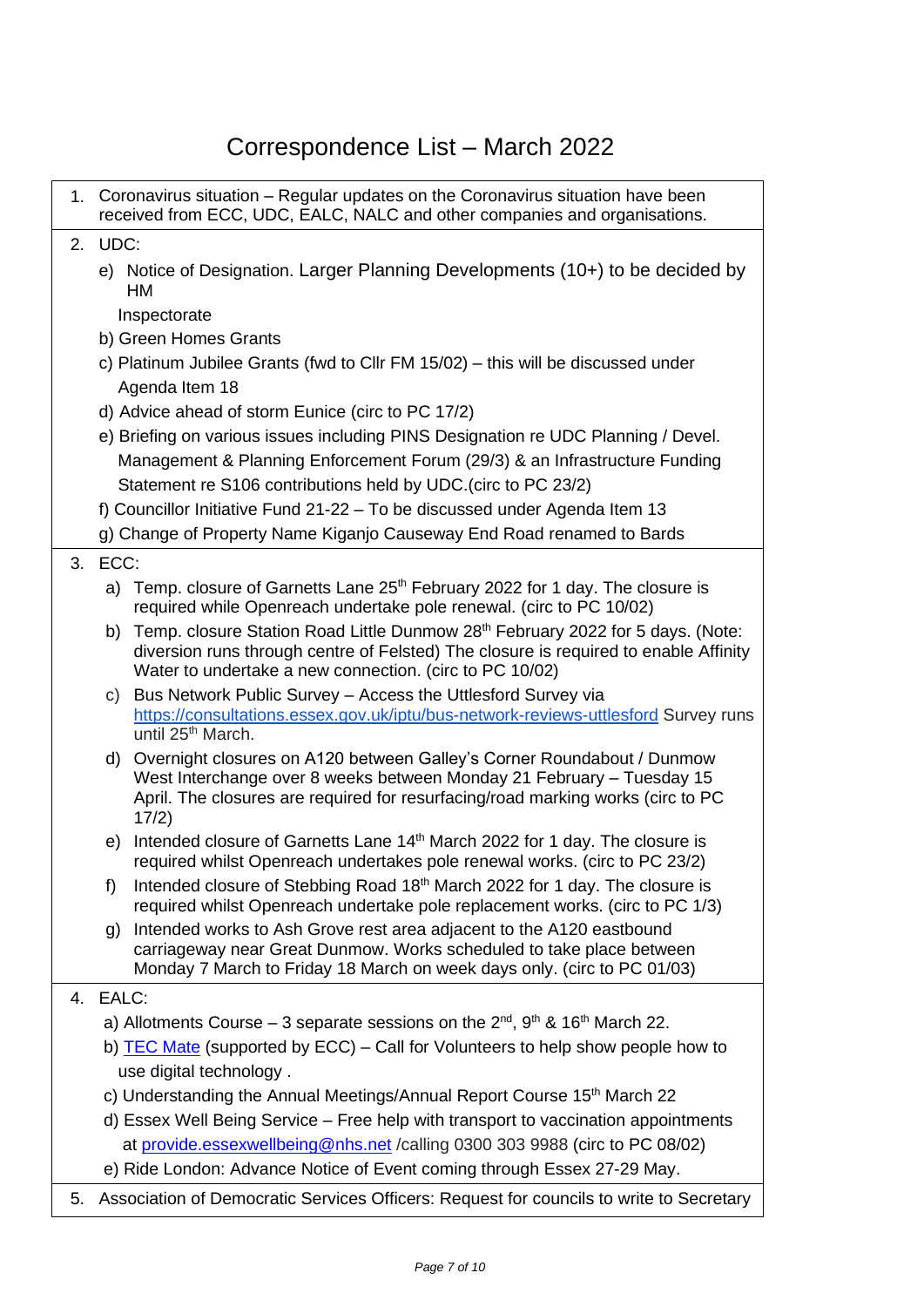|     | of State for Levelling Up, Housing and Communities calling on the Government to<br>change the law to allow councils the flexibility to hold remote / hybrid meetings when<br>appropriate to local circumstances (circ to PC 14/02)                                                          |
|-----|---------------------------------------------------------------------------------------------------------------------------------------------------------------------------------------------------------------------------------------------------------------------------------------------|
| 6.  | National Association of Civic Officers: Invite to all Civic Heads to plant a tree on Friday<br>11 <sup>th</sup> March as part of a national tribute to Hm The Queen as part of The Queen's<br>Green Canopy Initiative.                                                                      |
|     | 7. SLCC: AGM Thursday 16 <sup>th</sup> June 2022 at the Ivy Hill Hotel, Margaretting                                                                                                                                                                                                        |
|     | 8. Essex Police: New PCSO Introductory Phone Call on 14 <sup>th</sup> February with Clerk                                                                                                                                                                                                   |
| 9.  | Uttlesford Community Travel Update (circ to PC 24/2)                                                                                                                                                                                                                                        |
| 10. | Felsted School: Almshouse Vacancy                                                                                                                                                                                                                                                           |
|     | 11. Resident Letter: Exchange of Emails with resident/Cllr Richard Freeman (Chairman of<br>PC Planning Committee) re Planning Application UTT/22/0121/FUL Peakes Hall Lane<br>Crix Green - Application for Change of Use of Agricultural Land to Equine Use (PC<br>Copied in 13/02 & 14/02) |
|     | 12. Stansted Airport: Survey re views on the Airports business, place in the community<br>and how well it engages with you. The survey open until $4th$ March (circ to PC 24/02)                                                                                                            |
| 13. | AEF: Annual Report (fwd to Cllrs RF and AB 08/02)                                                                                                                                                                                                                                           |
|     | 14. CPRE: February Campaigns Update (circ. to PC 12/02)<br>Star Count live until 6th March                                                                                                                                                                                                  |
| 15. | Keep Britain Tidy: Litter Pledge                                                                                                                                                                                                                                                            |
| 16. | RCCE: March edition of the Essex Warbler (circ to PC 28/02)                                                                                                                                                                                                                                 |
| 17. | Stansted Airport Watch February Press Release (fwd to Cllrs RF/AB 01/03)                                                                                                                                                                                                                    |
| 18. | Essex Joint Health/Wellbeing Strategy Consultation open until 25/03 (circ to PC 01/03)                                                                                                                                                                                                      |
| 19. | Essex Climate Action Commission - Latest News (fwd to Cllr RS)                                                                                                                                                                                                                              |
| 20. | Essex Police – Local Update (circ to PC 02/03)                                                                                                                                                                                                                                              |
|     | 21. Essex Rural Partnership Monthly Bulletin (circ to PC 02/03)                                                                                                                                                                                                                             |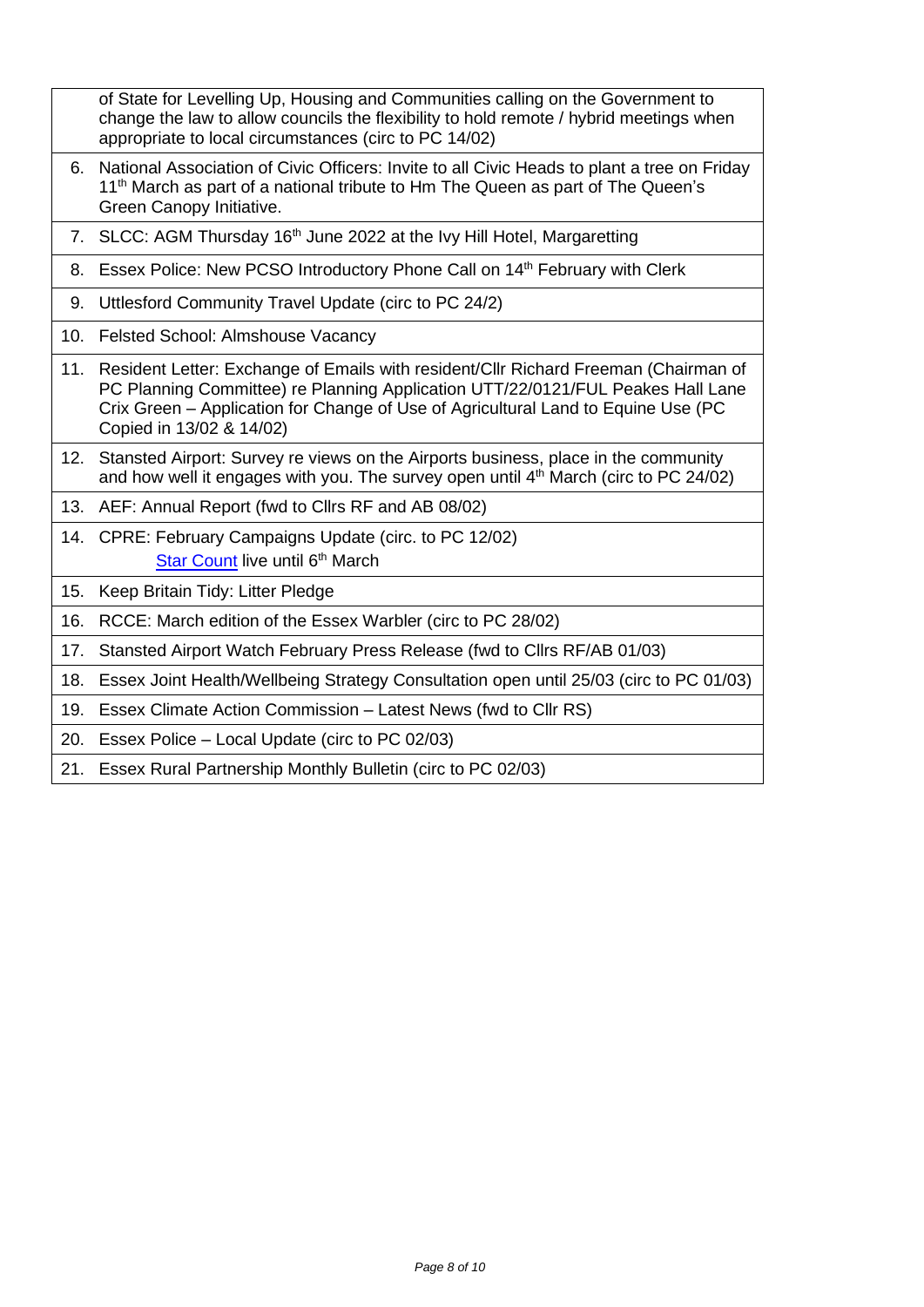# **Unpaid List – March 2022**

|                               | Date $\overline{\phantom{a}}$ | $\mathbf{v}$<br>Num        | $\mathbf{v}$<br>Memo                                                                             | Open Balance<br>$\boldsymbol{\mathrm{v}}$ | <b>Payment Reference</b>                         |
|-------------------------------|-------------------------------|----------------------------|--------------------------------------------------------------------------------------------------|-------------------------------------------|--------------------------------------------------|
| <b>Barbara Hollingsworth</b>  |                               |                            |                                                                                                  |                                           |                                                  |
|                               | 28/02/2022 Feb22              |                            | Unlocking car park 1 - Feb 2022                                                                  | 60.00                                     |                                                  |
| Total Barbara Hollingsworth   |                               |                            |                                                                                                  |                                           | 60.00 2203-01                                    |
|                               |                               |                            |                                                                                                  |                                           |                                                  |
| <b>BT</b>                     |                               |                            |                                                                                                  |                                           |                                                  |
|                               | 23/02/2022 Q009 ZH            |                            | Telephone and broadband - 01/02/22 to 30/04/22                                                   | 165.32                                    |                                                  |
| <b>Total BT</b>               |                               |                            |                                                                                                  |                                           | 165.32 Direct Debit                              |
|                               |                               |                            |                                                                                                  |                                           |                                                  |
| EALC                          |                               |                            |                                                                                                  |                                           |                                                  |
|                               | 08/02/2022 15090              |                            | Roles & Responsibilities Course - 08/02/22 - C Schorah                                           | 84.00                                     |                                                  |
|                               | 16/02/2022 15152              |                            | Introduction to Planning Course - 23/02/22 - A Walker                                            | 84.00                                     |                                                  |
|                               | 16/02/2022 15199              |                            | Financial Regulations Course - 08/02/22 - C Schorah                                              | 84.00                                     |                                                  |
| Total E A L C                 |                               |                            |                                                                                                  |                                           | 252.00 2203-02                                   |
|                               |                               |                            |                                                                                                  |                                           |                                                  |
| E.ON Next - A-5081E963        |                               |                            |                                                                                                  |                                           |                                                  |
|                               | 07/02/2022 0004               |                            | Ac # A-5081E963 - MUGA electricity for period 10/01/22 to 31/01/22 - MPAN 1030072525215 - Meter  | 225.84                                    |                                                  |
| Total E.ON Next - A-5081E963  |                               |                            |                                                                                                  |                                           | 225.84 Direct Debit                              |
|                               |                               |                            |                                                                                                  |                                           |                                                  |
| E.ON Next - A-A7593EE9        |                               |                            |                                                                                                  |                                           |                                                  |
|                               | 07/02/2022 0003               |                            | Ac # A-A7593EE9 - Pavilion electricity 01/01/22 to 31/01/22 - MPAN 1012485770570 - Meter # D11W5 | 39.11                                     |                                                  |
| Total E.ON Next - A-A7593EE9  |                               |                            |                                                                                                  |                                           | 39.11 Direct Debit                               |
|                               |                               |                            |                                                                                                  |                                           |                                                  |
| Glasdon UK Ltd                |                               |                            |                                                                                                  |                                           |                                                  |
|                               | 11/02/2022 S1833261           |                            | Gemini litter bin c/w sack retention                                                             | 949.85                                    |                                                  |
| Total Glasdon UK Ltd          |                               |                            |                                                                                                  |                                           | 949.85 2203-03                                   |
|                               |                               |                            |                                                                                                  |                                           |                                                  |
| <b>JCM Services</b>           |                               |                            |                                                                                                  |                                           |                                                  |
|                               | 12/02/2022 INV-1040           |                            | Reduce SE side of Oak tree at Bannister Green to hedge boundary of Oak End House                 | 555.60                                    |                                                  |
|                               | 12/02/2022 INV-1037           |                            | Playnig Field - Posts installed alongside Rowan to straighten, Churchyard -G1 Lime Trees dead wo | 2,388.00                                  |                                                  |
|                               | 12/02/2022 INV-1048           |                            | Churchyard - pushing up of grass cutting                                                         | 60.00                                     |                                                  |
| <b>Total JCM Services</b>     |                               |                            |                                                                                                  | 3,003.60 2203-04                          |                                                  |
|                               |                               |                            |                                                                                                  |                                           |                                                  |
| LastMinuteMusicians.com       |                               |                            |                                                                                                  |                                           |                                                  |
|                               | 15/02/2022 10196              |                            | Booking agent fee for The Tribe for Queen's Platinum Jubliee                                     | 600.00                                    |                                                  |
| Total LastMinuteMusicians.com |                               |                            |                                                                                                  |                                           | 600.00 2203-05                                   |
|                               |                               |                            |                                                                                                  |                                           |                                                  |
| <b>NEST Pensions</b>          |                               |                            |                                                                                                  |                                           |                                                  |
|                               | 28/02/2022 Feb22              |                            | Pension Contribution - H Read - Feb22                                                            | 106.63                                    |                                                  |
| <b>Total NEST Pensions</b>    |                               |                            |                                                                                                  |                                           | 106.63 Direct Debit                              |
|                               |                               |                            |                                                                                                  |                                           |                                                  |
| <b>Officials - Salary</b>     |                               | 28/02/2022 Feb 22 - Salary |                                                                                                  | 2,689.90                                  |                                                  |
| Total Officials - Salary      |                               |                            |                                                                                                  |                                           | 2,689.90 2203-06, 2203-07, 2203-08               |
|                               |                               |                            |                                                                                                  |                                           |                                                  |
| <b>Officials - Expenses</b>   |                               |                            |                                                                                                  |                                           |                                                  |
|                               |                               |                            | Clerk's expenses - Jan 2022- Zoom subscription, Google Suite & computer support package, working |                                           |                                                  |
|                               |                               |                            | Asst Clerk Expenses - Feb 2022 - working from Home Allowance, laptop repair, mileage             |                                           |                                                  |
|                               |                               | 28/02/2022 Feb 22 - Exp    | RFO Expenses - Feb 2022 - home working allowance, mileage                                        | 434.79                                    |                                                  |
| Total Officials - Expenses    |                               |                            |                                                                                                  |                                           | 434.79 2203-06, 2203-07, 2203-08                 |
|                               |                               |                            |                                                                                                  |                                           |                                                  |
| S P Barnard                   |                               |                            |                                                                                                  |                                           |                                                  |
|                               | 28/02/2022 Feb22              |                            | Village attendant - Feb 2022                                                                     | 840.00                                    |                                                  |
| <b>Total S P Barnard</b>      |                               |                            |                                                                                                  |                                           | 840.00 2203-09                                   |
|                               |                               |                            |                                                                                                  |                                           |                                                  |
| <b>Sham Enterprises</b>       |                               |                            |                                                                                                  |                                           |                                                  |
|                               |                               |                            | 02/02/2022 18-08211-69284 5x 1000 LED Christmas Tree lights                                      | 119.75                                    |                                                  |
|                               |                               |                            |                                                                                                  |                                           | 2203-10 - PAID BY R<br><b>FREEMAN FROM FUNDS</b> |
| <b>Total Sham Enterprises</b> |                               |                            |                                                                                                  |                                           | 119.75 HELD NO BACS PAYMENT                      |
|                               |                               |                            |                                                                                                  |                                           |                                                  |
| <b>SLCC</b>                   |                               |                            |                                                                                                  |                                           |                                                  |
|                               |                               | 16/02/2022 QL201029-1      | Cilca Qualification fees - Asst Clerk                                                            | 410.00                                    |                                                  |
| <b>Total SLCC</b>             |                               |                            |                                                                                                  |                                           | 410.00 2203-11                                   |
|                               |                               |                            |                                                                                                  |                                           |                                                  |
| The Workshop Aberfeldy        |                               |                            |                                                                                                  |                                           |                                                  |
|                               | 07/02/2022 2224               |                            | Plaques for Queens Green Canopy trees                                                            | 327.60                                    |                                                  |
| Total The Workshop Aberfeldy  |                               |                            |                                                                                                  |                                           | 327.60 2203-12                                   |
|                               |                               |                            |                                                                                                  |                                           |                                                  |
| <b>TOTAL</b>                  |                               |                            |                                                                                                  | 10,224.39                                 |                                                  |